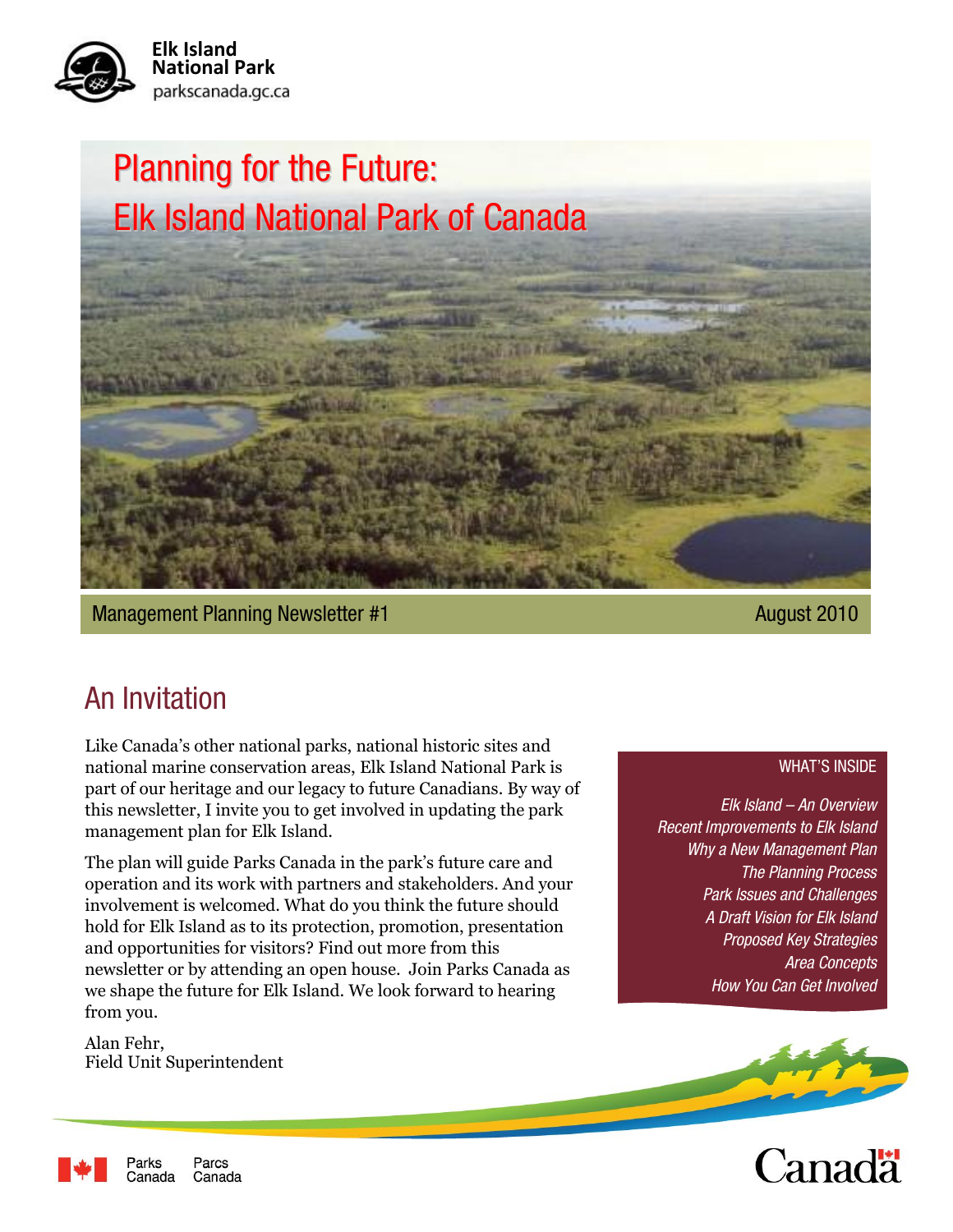#### Elk Island: An Overview

Elk Island National Park is the sixth oldest and seventh smallest of Canada"s forty-two national parks. It is the only national park to be entirely enclosed by fence, a legacy of its original and continued role. Elk Island began in 1906, as the nation"s first wildlife sanctuary to contain and protect one of the last remaining herds of elk in the country.

In today"s system of Canada"s national parks, Elk Island"s purpose is to protect a representative portion of the Southern Boreal Plains and Plateaux Natural Region. More than 42 species of mammals, 250 species of birds, five species of amphibians, one reptile species and two species of fish live in Elk Island"s diverse landscape of forests, lakes, wetlands and grasslands. On the doorstep of Edmonton, Elk Island has been described as a "wilderness park in the suburbs" and "Canada"s Serengeti" for its wildlife viewing opportunities. Within the park's 194 km<sup>2</sup>, visitors can choose from backcountry day outings on foot, ski or by canoe; various recreation activities such as golfing and camping at Astotin Lake Recreation Area; and wildlife viewing along the scenic 20 km Elk Island Parkway. Nearly 200,000 people visit Elk Island every year.

Elk Island is divided by the Yellowhead Highway into the wood bison area (60 km2) to the south of the highway and the main park area (134 km2) to the north. Most visitor facilities, services and programs are provided in the main park, at the Astotin Lake Recreation Area and on trails leading off from the Parkway. The portion south of Highway 16 is not developed for visitor use beyond one trail.



*Elk (Parks Canada)*



*Cross-country Skiing (Parks Canada)*



*Picnicking on Sandy Beach (Parks Canada)*

Elk Island is a founder and major supporter of the Beaver Hills Initiative, formed to create an ecological, social and economic sustainable Beaver Hills region through shared initiatives and coordinated action. The Initiative is a collaboration of municipal, provincial and federal governments, private land owners, non-government groups and industry. The Beaver Hills Initiative is in the process of nominating the Beaver Hills as a UNESCO Man and the Biosphere Reserve, with Elk Island as the main part of its protected core.

#### Recent Improvements to Elk Island

- In 2008, the Elk Island Parkway was improved by resurfacing.
- In 2007, potable water became available in the Astotin Lake Recreation Area.
- In 2006, Elk Island became part of the newly designated Beaver Hills Dark Sky Preserve.
- The Astotin Lake Theatre has new equipment and a new look.
- The Visitor Centre by the highway is open, redecorated and has a beautiful mural.
- The Ukrainian Pioneer Home and other heritage buildings in the park are being repaired.
- The state of the aspen forest has improved by reducing overgrazing by ungulates (hoofed  $\bullet$ animals).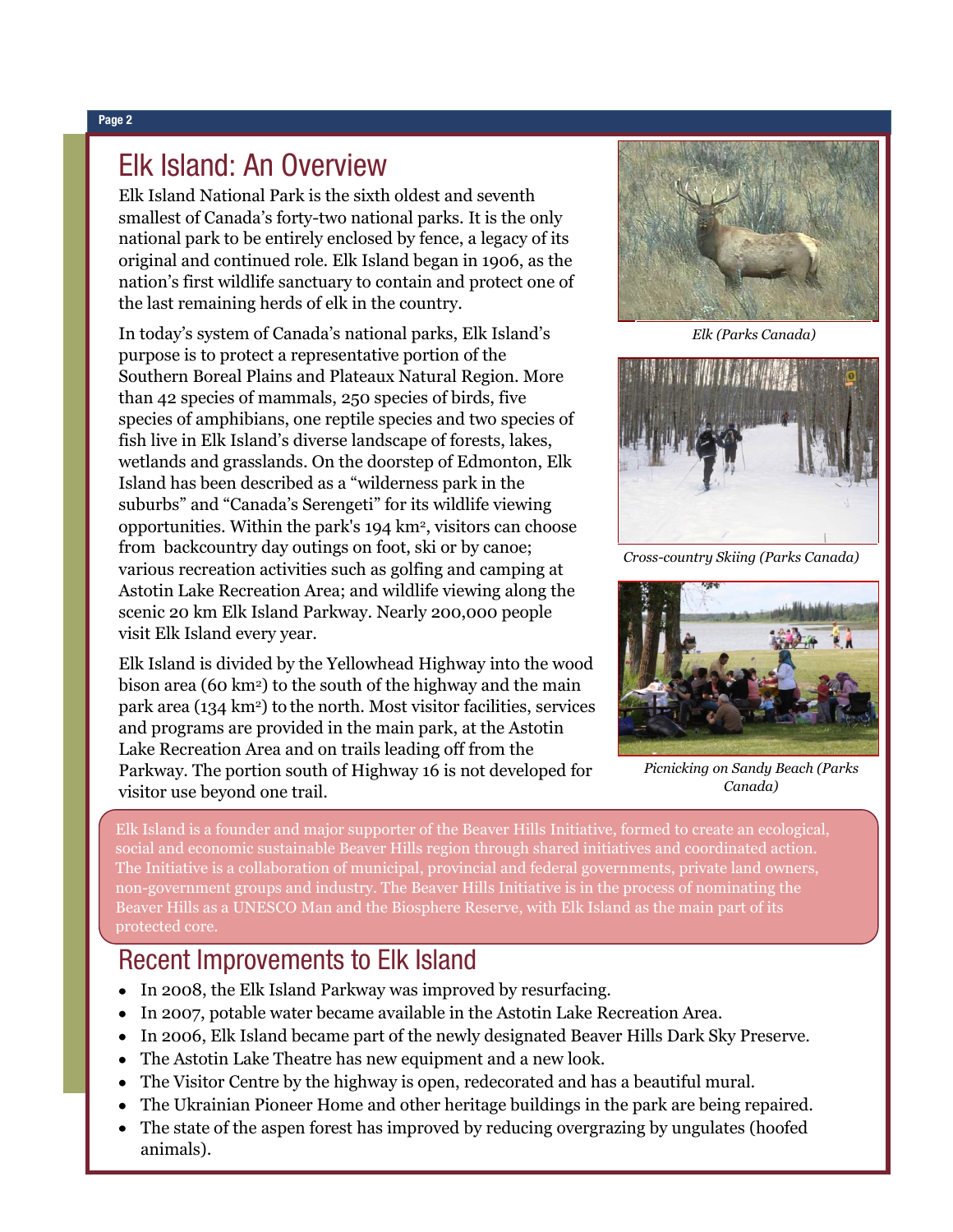## Why a New Management Plan?

The current Elk Island National Park management plan was tabled in Parliament in November 2005 (available on request or at [www.pc.gc.ca/](http://www.pc.gc.ca/)elkisland). According to the *Canada National Park Act*, a park management plan must be reviewed every five years to ensure it continues to be relevant and effective for decision-making with respect to Parks Canada's mandate, legislation, policy, corporate plan, and the park vision.

Following a review that included the *Elk Island National Park of Canada State of the Park Report 2010* (available on request or at [www.pc.gc.ca/](http://www.pc.gc.ca/)elkisland), a new management plan was identified to replace the 2005 plan. There were two main reasons.

First, Elk Island needs to clearly define, manage for, and convey to the Canadian public its evolving role as a national park. Some of this challenge is due to: vague park themes and messages; challenges with location of park facilities, services and staff in relation to where best to welcome and interact with visitors; the future of the park"s wood bison; and the broadening conservation role of Elk Island as a core protected area of the Beaver Hills.

Second, the current plan does not meet recent expectations for plans to integrate management and implementation of the three Parks Canada mandate elements:

- protecting heritage resources, which includes all those activities related to the protection of natural and cultural resources and natural processes;
- facilitating opportunities for visitor experiences, which includes activities, services and facilities to enable a visitor's personal interaction with the park and heighten his or her sense of connection to place; and
- providing public education opportunities, which include a wide range of activities from on-site interpretation programming and products to outreach education initiatives reaching Canadians at home, at leisure, at school, and in their communities.



*Bull Moose (Parks Canada)*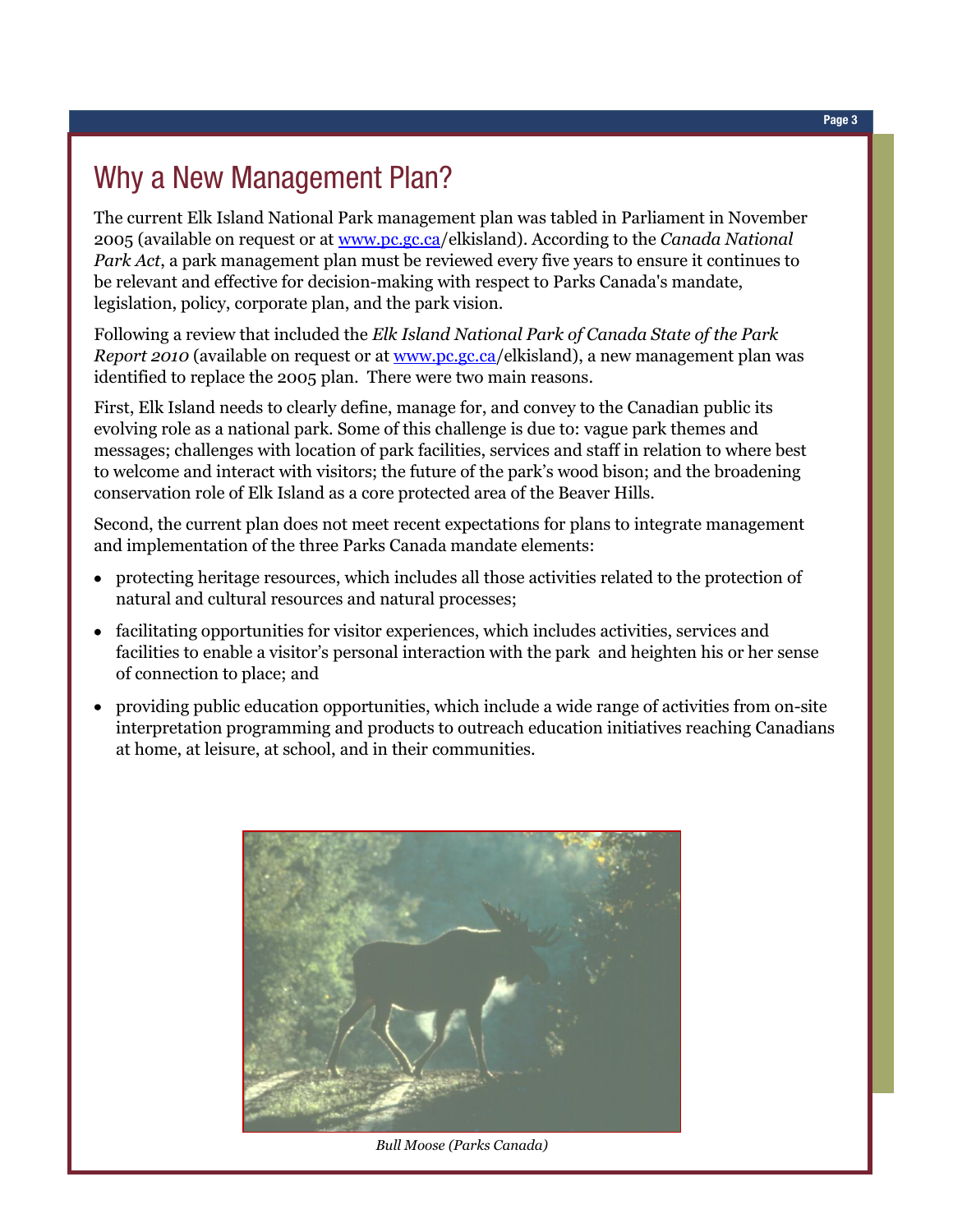#### The Planning Process

There will be three stages to the planning. The **first stage** sets the context. It will include planning and consultation to: develop the park vision; identify issues to be addressed; and explore strategies for change. The **second stage** will follow with planning and consultation to: refine the vision and strategies; and develop measurable objectives and actions for the strategies. The **third and final stage** will be to: complete the management plan; submit it for approval; and inform the public of the results. All stages will happen fairly quickly as there is a legislated requirement to complete the plan within 2010.

#### We are here

Through each stage Parks Canada will keep you informed; invite and listen to your ideas, concerns and comments; and provide feedback to you on how your input has influenced the management plan for Elk Island.

Stage 1 - Late Summer 2010. The current stage: introduces the planning process; outlines initial needs and opportunities to be addressed and potential approaches; presents a draft vision; and invites the public to contribute their ideas to this initial stage of plan development.

Communication and consultation by Newsletter #1, Parks Canada website, open houses

Stage 2 - Fall 2010. This stage will involve: review of public comments received from Stage 1; a planning team of Parks Canada staff draft components of the proposed plan; one stakeholder workshop to further develop proposals; and inviting public review of the proposals.

Communication and consultation by Newsletter #2, Parks Canada website, open houses, stakeholders" workshop

Final Stage - Winter 2010. This stage will involve a review of public comments received from Stage 2; final revisions to the management plan; forwarding the plan to the Minister of Environment responsible for Parks Canada; and informing the public of results of the planning.

Communication by Newsletter #3, Parks Canada website

> *Pond dipping (Parks Canada)*

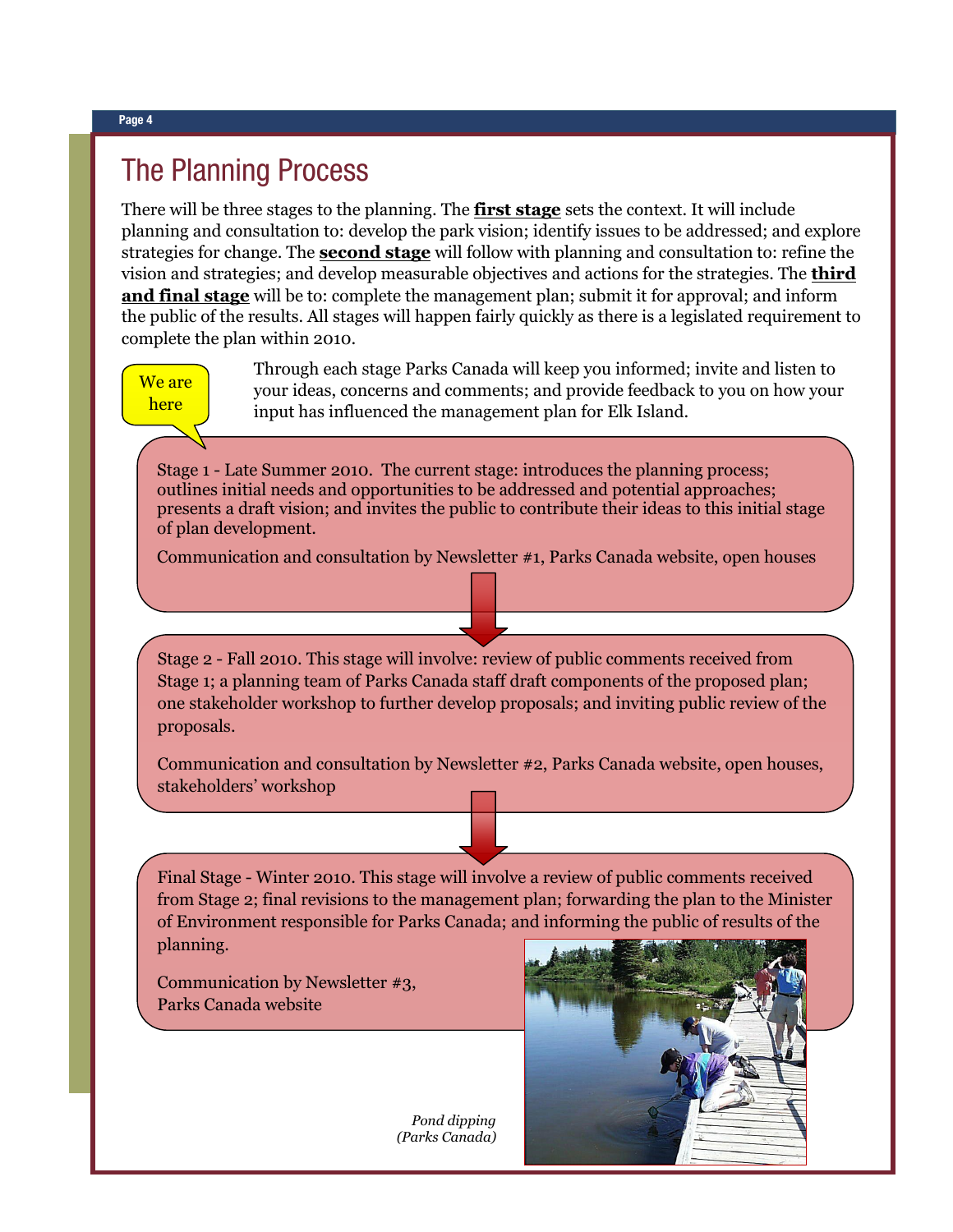#### Park Issues and Challenges

The following are issue s and challenges currently facing the park as further described in the *Elk Island National Park of Canada State of the Park Report 2010*. If you have thoughts on these or other issues for consideration during planning, please let us know.



*Plains bison (Parks Canada)*

**Park Identity and Messages.** Visitor surveys indicate visitors are not receiving or understanding the park messages. Is it a problem with the messages, their delivery, or both? Elk Island is a leader in wildlife conservation and offers some great viewing opportunities. However, other aspects tied to the landscape, lakes and wetlands, and cultural heritage should form part of the park"s identity. How can a broader, better defined identity be determined and then conveyed to visitors?

*Visitor Service Offer*. The park is not providing for positive, memorable experiences. Outdated signs and exhibits, and small non-serviced campsites leave the impression of a dated park and low satisfaction for fees paid. Staff offices are away from the Astotin Lake Recreation Area, limiting opportunities for staff-visitor interaction.

*Urban and Aboriginal Relationships.* Despite its proximity to a large urban audience, there is a lack of public awareness about Elk Island due to limited outreach, and outdated marketing and branding strategies. There are also no partnered initiatives between Aboriginal groups and Elk Island. Possible partnering opportunities lie in areas of bison and other wildlife management programs.

*Moose Population in Main Park Area.* The park moose population north of the Yellowhead has declined significantly since 2002 and could lead to the loss of moose in this area. The decline may be from the giant liver fluke, a parasite that is often reported to be fatal in moose.

*Grassland Health.* Elk Island grasslands are impacted by weed invasion and forest encroachment. Covering less than 5% of the park, the combined loss from these impacts is a significant threat to grassland health. A noxious weed eradication program was expanded in 2009 in an attempt to mitigate the continual invasion of noxious weeds. A fire management program that restores or maintains park grasslands while ensuring public and visitor safety could also be used as an effective management tool.

*Lake and Wetland Water Levels.* Drought in east-central Alberta continues to contribute to the decline of water levels in park lakes and wetlands, affecting the diversity and distribution of wildlife and plant species, including a decline in the beaver population.

*Wood Bison Population.* Wood bison were introduced into Elk Island in the 1960s and are listed as "Threatened" under the *Species at Risk Act*. Serving as the national recovery herd, the Elk Island wood bison are a source of disease-free animals for safely reintroducing the species into native habitat. Once wood bison are deemed to be re-established in Canada, as per the draft national recovery strategy, the Elk Island herd may be decommissioned. The park area south of the Yellowhead would then be available for other park conservation and visitor use activities.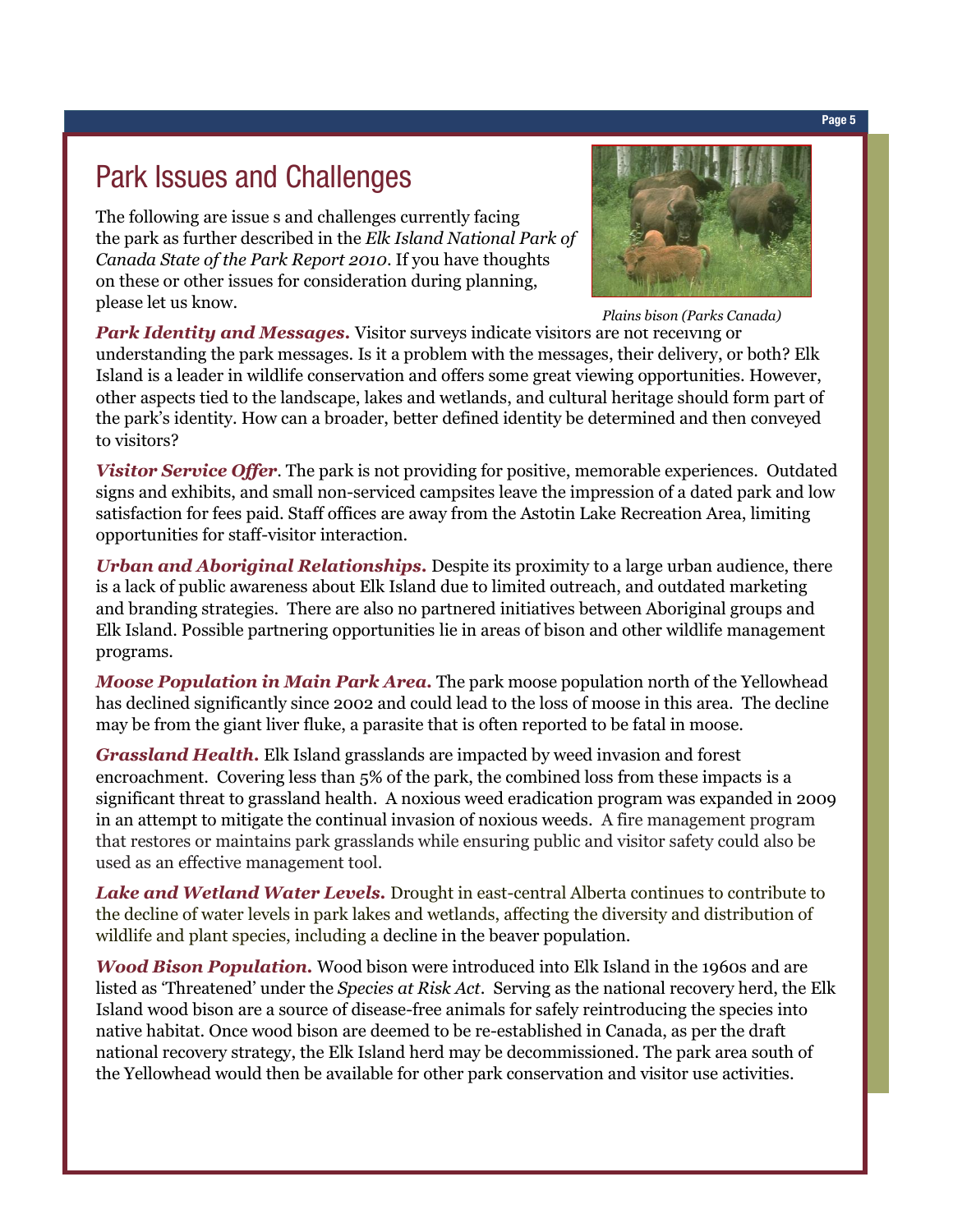#### A Draft Vision for Elk Island

A vision statement is meant to convey the special character of a park and paint an inspiring picture of its future desired state. Here is a draft vision. Do you like it? Is there something missing? With your input, we can create a vision that captures people"s imagination and gives strong direction.

*With its bison tracked earth and starry skies, Elk Island rises above the surrounding plains. Exploring this knob and kettle landscape reveals grasslands transitioning to boreal. Vast wetlands offer the musical call of the loon and trembling aspen groves smell of running sap. This is a place of wonder.*

*The people of the area have shaped this land, protecting it for tomorrow, ensuring sustainability and coexistence. Elk Island's rich human and conservation history, demonstrates leadership in the preservation of at risk species, while honouring the stories and artefacts of our past.* 

*Reintroduction and restoration are the essence of Elk Island and we share our passion for conservation with the world. Maintaining healthy landscapes as stewards of the greater ecosystem, we work together to achieve our biosphere goals, promoting appreciation and understanding for future generations.*

*Elk Island offers an experience for everyone. It will continue to be a gateway to the world of leisure; a place of tranquility, rejuvenation and peaceful retreat from the urban setting. Becoming a learning centre for new and urban Canadians, youth and educators will be our challenge. Through exploration of new opportunities and embracing diverse cultures, we have inspired a deeper connection to Canada.*

*Our philosophy is to move from education to action, creating stewards of Parks Canada and support for our environment. Elk Island poses as a living classroom, connecting public to place and curriculum to child.*

*Welcoming and engaging communities, we attain higher, more sustainable goals. Becoming a biosphere reserve provides economic and environmental opportunities, presenting Elk Island to the world. Renewing ties with local Aboriginal people connects our understanding of past, present, and future cultural and conservation goals. Our relationships are the key to our success.* 

#### *Elk Island, Reintroducing You to Nature*

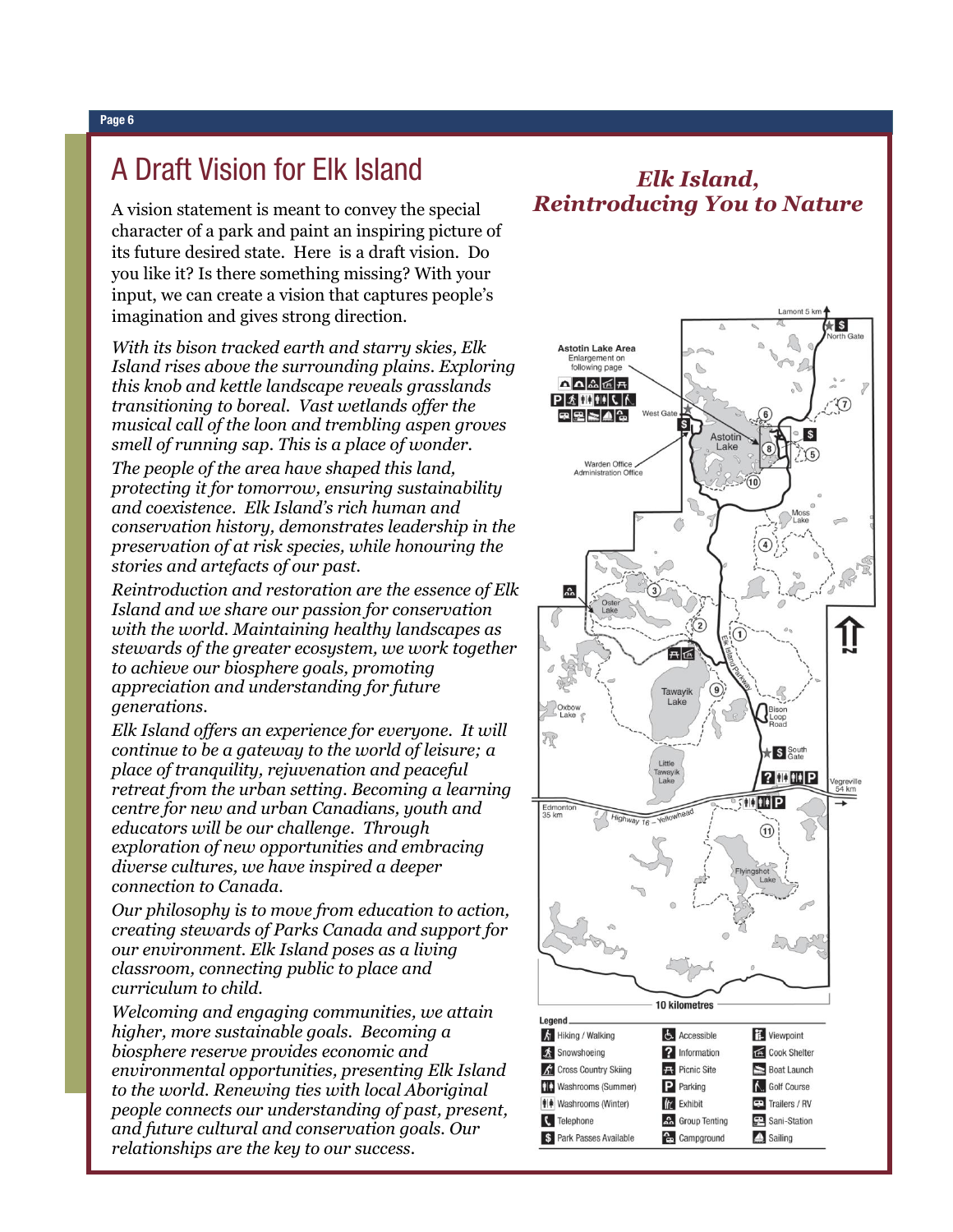### Proposed Key Strategies

Key strategies describe an integrated, focussed approach of how the park will be managed in the coming years. Four draft strategies are proposed, founded on improving the park"s identity, enabling more positive visitor experiences, managing and monitoring for ecological integrity, and defining Elk Island in the regional landscape. Your comments on these strategies are welcome.

**Strategy 1: Welcoming One and All** will focus on diversifying visitor experience opportunities and public education outreach for existing and new markets. It recognizes the untapped opportunities of Elk Island as a destination for nearby populations of urban and new Canadians and as a convenient break for Yellowhead travellers.

**Strategy 2: Inviting Participation** will focus on building public understanding and support for park management. It has two components. The first is to improve opportunities for people to actively participate in that form part of the visitor experience as well as contribute to heritage protection (e.g., citizen scientist programs). In 2009, there were 37 volunteers contributing 1,111 hours of their time. Opportunities will be sought to build further volunteerism and other participatory programs at the park.

The second component will be to enable stakeholder involvement and advice in park planning and implementation. An Aboriginal advisory process will also be sought for Elk Island, designed for the mutual benefit of the park and Aboriginal communities and organizations.

*Strategy 3: Showcasing Elk Island's Conservation Legacy* will acknowledge the historic significance of the park"s rich past and present in species conservation. It will be about informing visitors and the Canadian public of this legacy by: 1) documenting, preserving and interpreting the history and cultural heritage associated with park conservation activities; and 2) interpreting current practices and programs of wildlife and ecosystem management to the public.

*Strategy 4: Beyond the Fence: Working with Others in Support of the Ecological Integrity of Elk Island and the Sustainability of the Beaver Hills.* Elk Island is at the core of maintaining the ecological integrity and biodiversity of the Beaver Hills. The park plays a vital role in protecting one of the last remaining habitat corridors in east-central Alberta, and is part of the 200 km2 Beaver Hills Dark Sky Preserve. Elk Island is identified as one of two protected core areas of the nominated UNESCO Beaver Hills Biosphere Reserve. *Beyond the Fence* will focus on where, how and with who Elk Island will place its limited resources to mutually benefit tourism, ecological management and education, in the park and region.



*Tipi and aurora at Astotin Lake (Allan Dyer)*

*Canoeing on Astotin Lake (Parks Canada)*